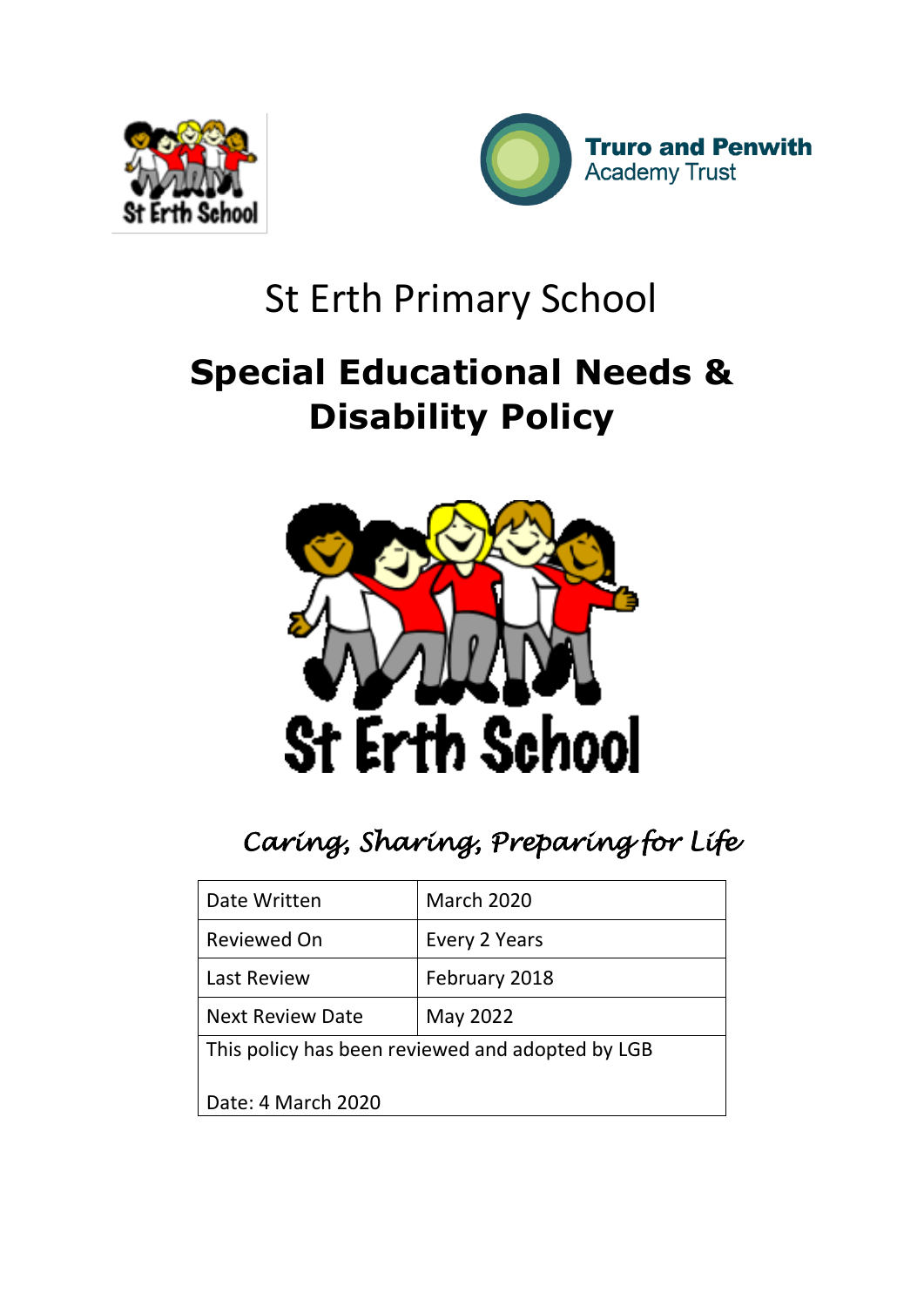



**Truro and Penwith Academy Trust** 

# **Special Educational Needs**

**and** 

# **Disabilities Policy 2020**

# **Contents:**

Statement of intent

- 1. Aims of this policy
- 2. Legal framework
- 3. Definitions
- 4. Areas of special educational need
- 5. Admissions
- 6. Roles and responsibilities
- 7. Involving pupils and parents in decision making
- 8. Joint commissioning, planning and delivery
- 9. Funding
- 10. The local offer
- 11. Identification
- 12. Graduated approach
- 13. On Alert
- 14. SEND Support
- 15. Assessment
- 16. Education, Health and Care (EHC) plans
- 17. Reviewing EHC plans
- 18. SEND and disability tribunals
- 19. Data and record keeping
- 20. Confidentiality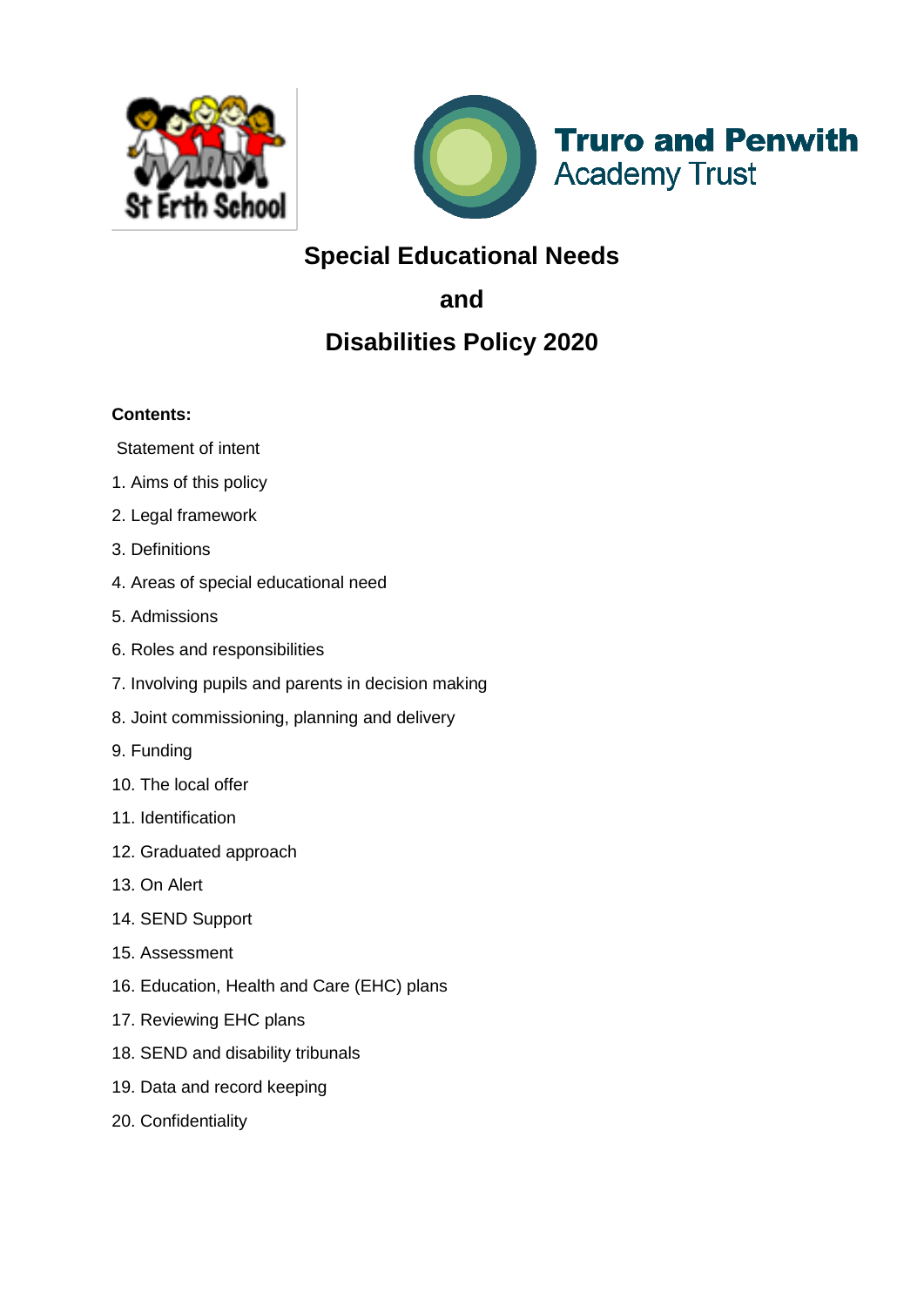#### **Statement of intent**

This policy outlines the framework for The Truro and Penwith Academy Trust to meet its duties and obligations to provide a high quality education to all of its pupils, including pupils with special educational needs and / or disabilities. The Trust value each child's unique qualities and strengths. We have high aspirations and expectations for all children with Special Educational Needs and Disabilities (SEND) and strive to ensure that all SEND pupils make rapid and sustained progress from their starting point. We will strive to remove barriers to learning to ensure that all SEND pupils access, participate and engage with their learning therefore enabling them to fulfil their potential. We aim to raise levels of attainment for SEND pupils in order to narrow the gap between those identified with SEND and their peers by working collaboratively with parents/carers.

# **1. Aims of this policy:**

- To ensure that responsibility for provision for pupils with SEND remains an integral part of the whole Trust provision
- To ensure that children and young people with SEND can engage successfully in all academy activities alongside pupils who do not have SEND, including making reasonable adjustments for those pupils with a disability so that they have good access to the curriculum and wider academy learning environment
- To work in close partnership with parents, Cornwall Local Authority and other key agencies so that the needs and strengths of each pupil with SEND are fully understood and there is a collaborative and coordinated approach to planning and reviewing any provision
- To ensure a high level of staff expertise to meet pupils' need through universal and targeted training/continued profession development
- To promote independence and resilience in pupils with SEND so that they are well prepared for transition to adulthood.

# **2. Legal framework**

# **This policy will have due regard to legislation, including, but not limited to:**

- Children and Families Act 2014 (and related regulations).
- Health and Social Care Act 2012.
- Equality Act 2010.
- Mental Capacity Act 2005. Children's Act 1989.

#### **It will also take into account statutory and non-statutory related guidance, including, but not limited to:**

- SEND Code of Practice 0-25.
- Supporting Children with Medical Conditions.
- Keeping Children Safe in Education.
- Working Together to Safeguard Children.

# **3. Definitions**

The Trust uses the definition of SEND and disability as set out in the SEND code of practice and Equality Act 2010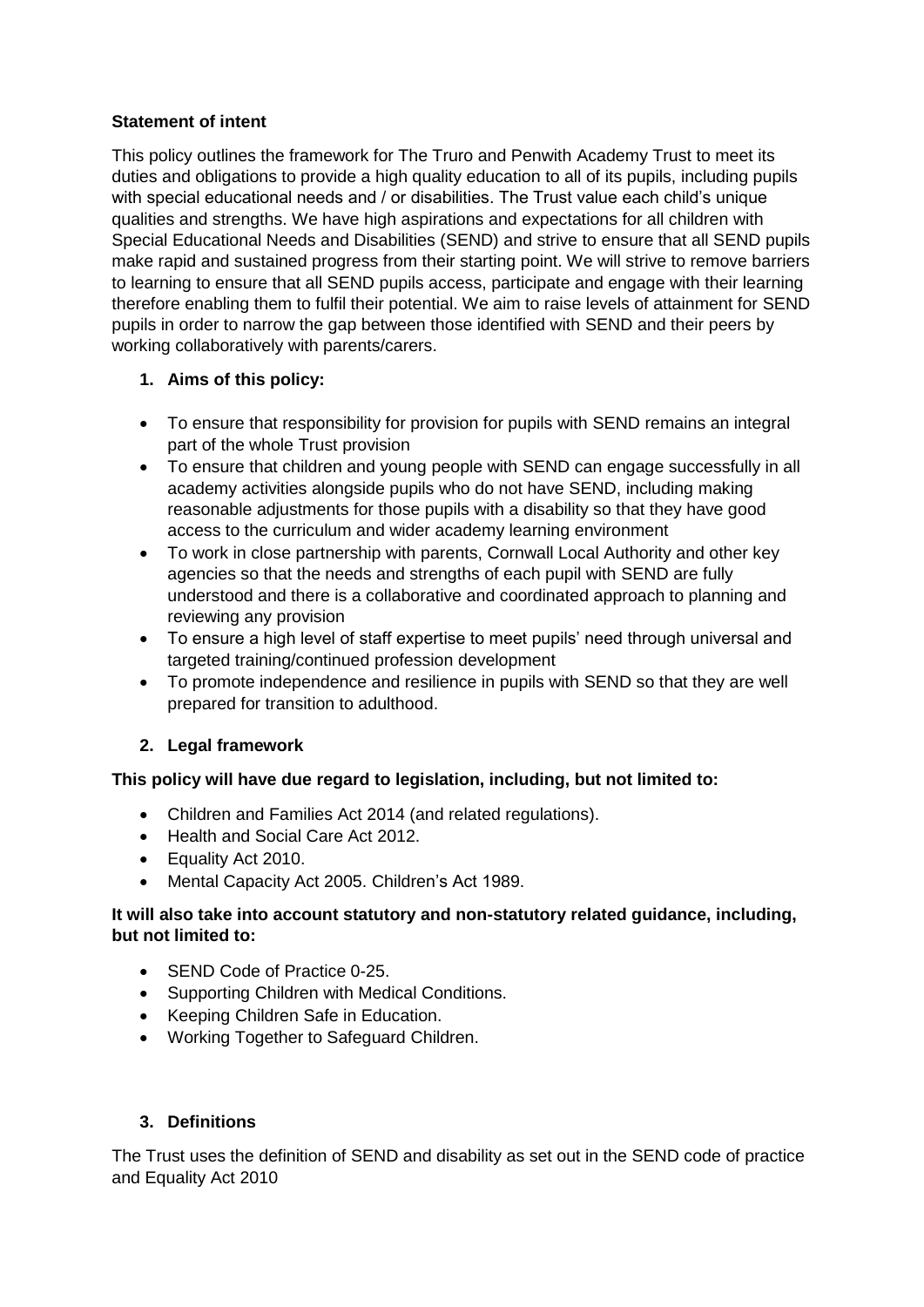# **SEND Code of Practice 2014**

A child or young person has SEND if they have a learning difficulty or disability which calls for special educational provision to be made for the child. A child of compulsory school age has a learning difficulty or disability if the child has:

- A significantly greater difficulty in learning than the majority of other pupils of the same age or
- Have a disability which prevents or hinders the child from making use of facilities of a kind generally provided for others of the same age in mainstream schools of post 16 institutions Equality Act 2010 A disability is a physical or mental impairment which has a long term and substantial adverse effect on their ability to carry out normal day to day activities.

# **This definition includes:**

- Sensory impairments such as those affecting sight and hearing
- Long term health issues such as asthma, epilepsy and cancer

# **4. Areas of special educational need**

# **The academy will make provision for pupils with the following 4 kinds of need:**

- Communication and interaction.
- Cognition and learning.
- Social, mental and emotional health.
- Sensory & or physical

# **5. Admissions**

# **The academy will ensure they meets their duties under the Schools Admissions Code of Practice by:**

- Not refusing admission for a child that has named the academy in their EHC Plan.
- Adopting fair practices and arrangements in accordance with the Schools Admission Code for the admission of children without an EHC plan.
- Considering applications from parents of children who have SEND but do not have an EHC plan.
- Not refusing admission for a child who has SEND but does not have an EHC plan because the academy does not feel able to cater for those needs.
- Not refusing admission for a child on the grounds that they do not have an EHC plan.

# **6 Roles and responsibilities**

# **The Truro and Penwith Governing board, Head teachers and SENDCos have a responsibility to:**

- Ensure that the SEND policy is implemented and that it is effective in ensuring that pupils with SEND have the same opportunities to make good progress and play an active and fulfilling role in the life of the academy alongside pupils with no SEND.
- Ensure the academy meets all its statutory duties.
- Ensure that additional funding is deployed effectively and the views of parents and pupils are fully considered.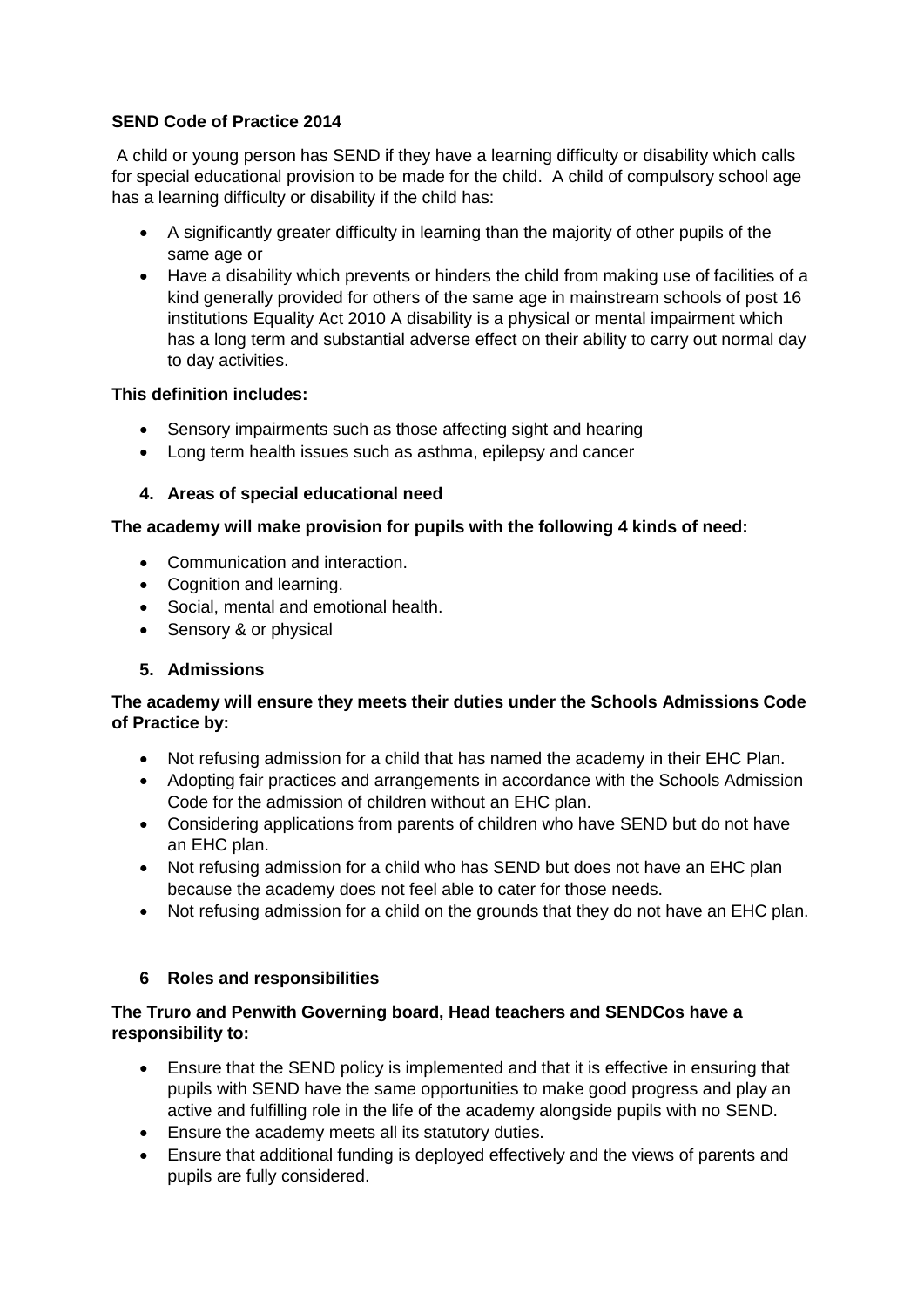- Review and evaluate effectiveness of the academy's SEND provision and contribute to plans to develop and enhance this provision.
- Ensure updates on the quality and impact of SEND provision are regular items on the Hub Council cycle of meetings.
- Publish annual information on the Trust's SEND Policy, setting out the measures and facilities to assist access for pupils with disabilities.
- Publish annual information about the arrangements for the admission of pupils with disabilities, the steps taken to prevent children with being treated less favourably than others, the facilities disabilities provided to assist pupils with disabilities, and the academy's accessibility plan.
- Publish accessibility plans setting how they plan to increase access for pupils with disabilities to the curriculum, the physical environment and to information, reviewable every 3 years.
- Develop complaints procedures which, along with details about appealing to the SEND Tribunal, will be made known to parents and pupils through a single point of access.
- Provide suitable, full-time education from the 6th day of a fixed permanent exclusion of a pupil with SEND, in line with their EHC plan.

#### **The Head of School has a responsibility to:**

- Ensure that those teaching or working with the pupil are aware of their needs, and have arrangements in place to meet them.
- Ensure that teachers monitor and review the pupil's progress during the course of the academic year.
- Cooperate with local authorities during annual EHC plan reviews.
- Ensure that the SENDCO has sufficient time and resources to carry out their functions.
- Provide the SENDCO with sufficient administrative support and time away from teaching to enable them to fulfil their responsibilities in a similar way to other important strategic roles within the academy.
- Regularly and carefully review the quality of teaching for pupils at risk of underachievement, as a core part of the academy's performance management arrangements.
- Ensuring that teachers understand the strategies to identify and support vulnerable pupils and possess knowledge of the SEND most frequently encountered.

# **The SEND Coordinator (SENDCO) must:**

- Be a qualified teacher.
- Attain the National Award in Special Educational Needs Coordination within three years of appointment.
- Collaborate with the hub council and Headteacher, as part of the academy leadership team, to determine the strategic development of SEND policy and provision in the academy.
- Work with the hub lead and the Headteacher to ensure that the academy meets its responsibilities under the Equality Act (2010) with regard to reasonable adjustments and access arrangements.
- Undertake day-to-day responsibility for the operation of SEND policy.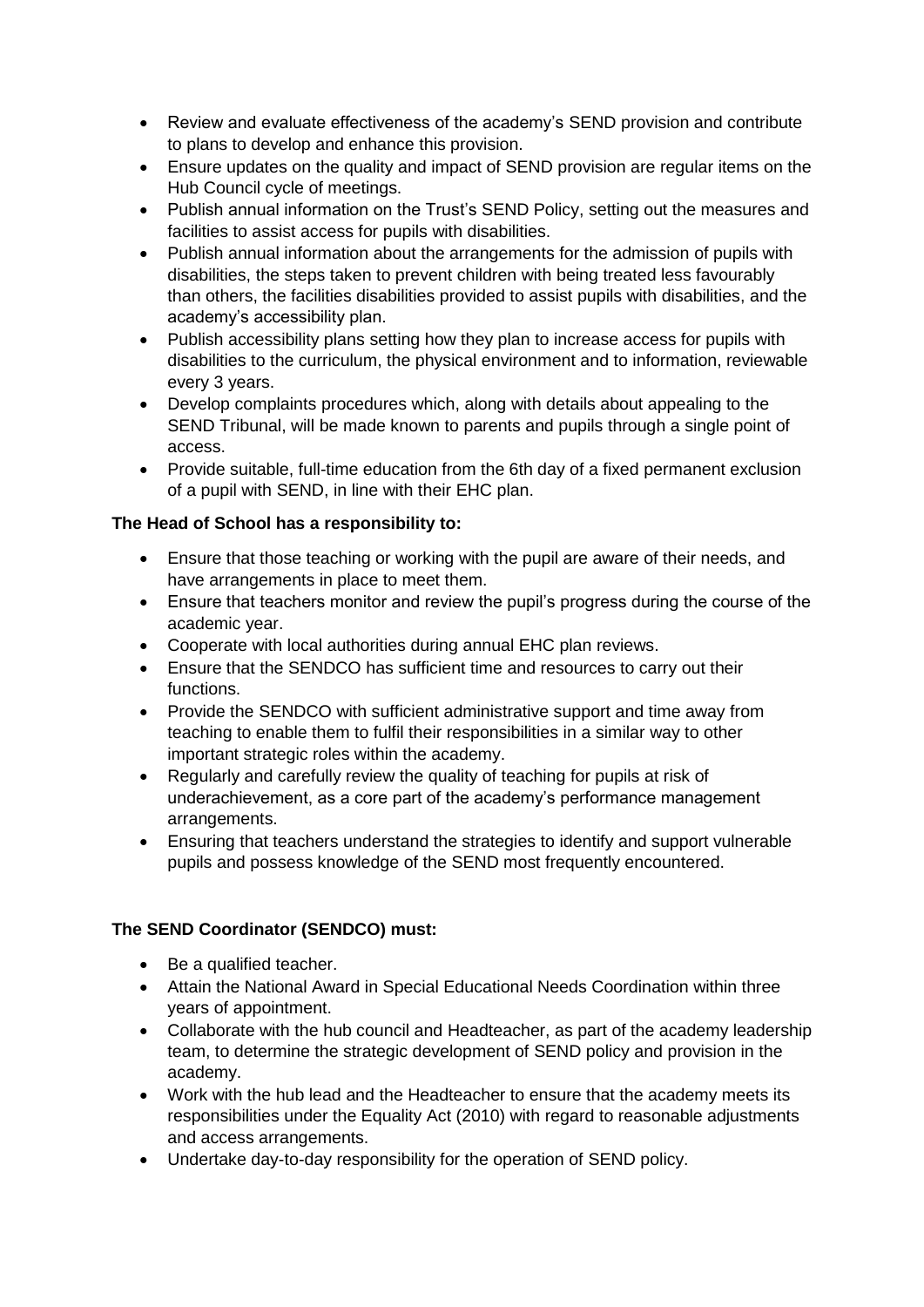- Coordinate the specific provision made to support individual children with SEND, including those who have EHC plans.
- Liaise with the relevant designated teacher where a looked after pupil has SEND.
- Advise on a graduated approach to providing SEND support.
- Advise on the deployment of the academy's delegated budget and other resources to meet pupils' needs effectively.
- Liaise with the parents of pupils with SEND.
- Liaise with early years providers, other schools, educational psychologists, health and social care professionals, and independent or voluntary bodies.
- Be a key point of contact with external agencies, especially the LA and LA support services.
- Liaise with the potential future providers of education to ensure that the pupil and their parents are informed about options and a smooth transition is planned.
- Draw up a 1-page profile of the child or young person with SEND.
- Provide professional guidance to colleagues and work closely with staff members, parents, carers, and other agencies, including SEND charities.
- Be familiar with the provision in the Local Offer and be able to work with professionals providing a support role to the family.
- Ensure, as far as possible, that pupils with SEND take part in activities of the academy together with those who do not have SEND, including on forums.
- Ensure that the academy keeps the records of all pupils with SEND up-to-date.
- Inform the child's parents that SEND provision is being made, where the child does not have an EHC plan.

# **Class / subject teachers must:**

- Plan and review support for their pupils with SEND, on a graduated basis, in collaboration with parents, the SENDCO and, where appropriate, the pupil themselves.
- Set high expectations for every pupil and aim to teach them the full curriculum, whatever their prior attainment.
- Use appropriate assessment to set targets which are deliberately ambitious.
- Plan lessons to address potential areas of difficulty and to ensure that there are no barriers to every pupil achieving.

# **7 Involving pupils and parents in decision making**

# **Effective planning should help parents, children and young people with SEND express their needs, wishes and goals, and should:**

- Focus on the child or young person
- Focus on the child or young person as an individual, not their SEND label.
- Be easy for children, young people and their parents to understand and use clear ordinary language and images, rather than professional jargon.
- Highlight the child or young person's strengths and capacities.
- Enable the child or young person, and those who know them best, to say what they have done, what they are interested in and what outcomes they are seeking in future.
- Tailor support to the needs of the individual.
- Organise assessments to minimise demands on families.
- Bring together relevant professionals to discuss and agree together the overall approach.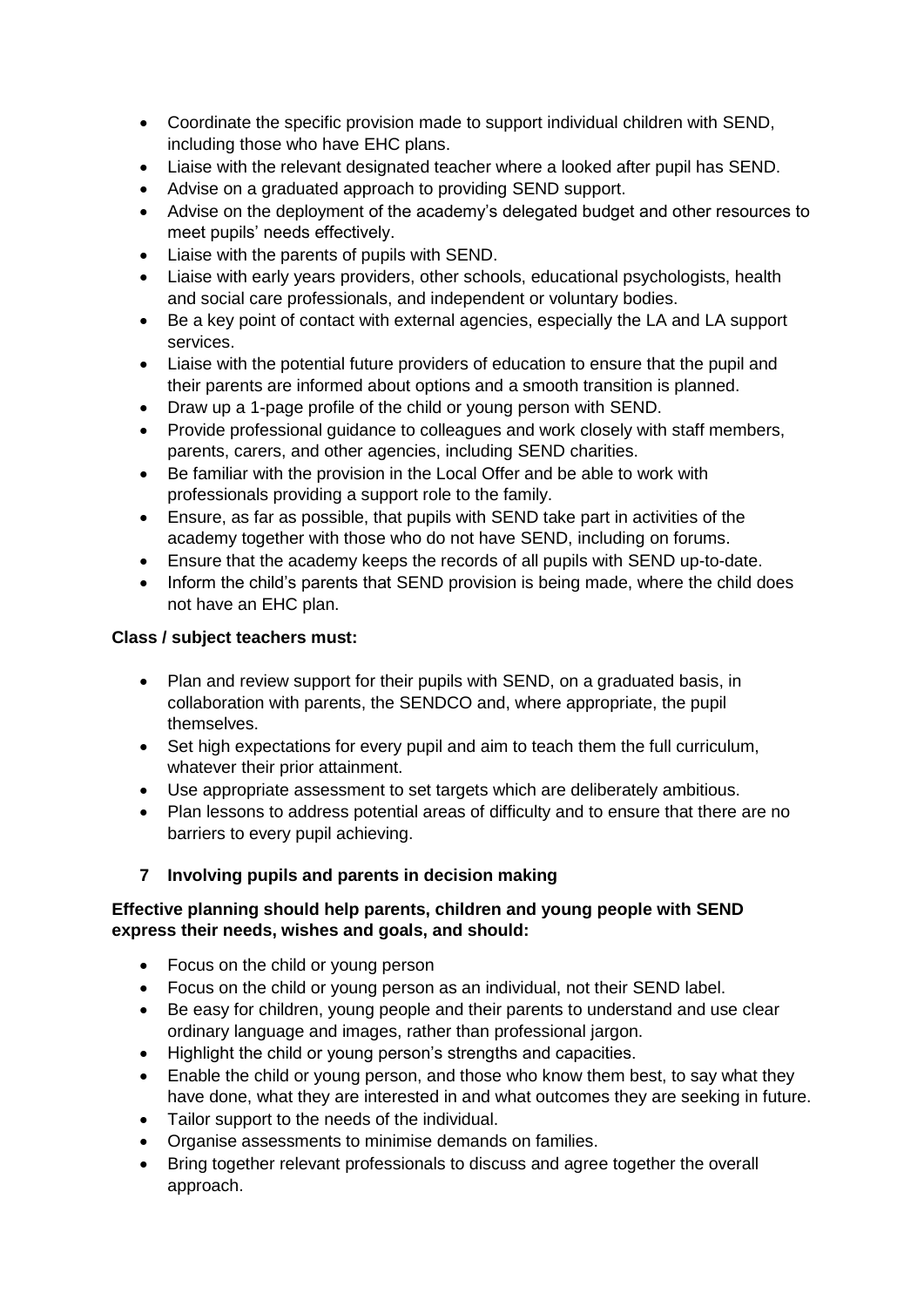**8 Joint commissioning, planning, and delivery**

**The Trust will collaborate with the local authority in the exercise of its duty to work together with health and social care providers by identifying improved system outcomes in consultation with pupils and their parents, taking into account:** 

- **•** Prevention.
- Early identification / recognition.
- How pupils and their families will be able to access services.
- How transitions between life stages and settings will be managed, including from early
- How provision and support services will enable pupils to prepare for their future adult life.

#### **Draw on the wide range of local data-sets about the likely education needs of children and young people with SEND to forecast future need, including:**

- Population and demographic data.
- Prevalence data for different kinds of SEND and disabilities among children and young people at national level.
- Numbers of local children with EHC plans and their main needs.
- The numbers and types of settings locally that work with or educate children with SEND and disability.

**An analysis of local challenges / sources of health inequalities. Plan, deliver and monitor services against how well outcomes have been met, including, but not limited to:** 

- Improved educational progress and outcomes for children and young people with SEND.
- Increasing the proportion of children with SEND whose needs are identified before academy entry.

# **9 Funding**

The academy will allocate the appropriate amount of core per-pupil funding and national SEND budget outlined in the local offer for the SEND provision of its pupils.

Personal budgets are allocated from the local authority's high needs funding block and the academy will continue to make SEND provision from its own budgets, even if a pupil has an EHC plan.

#### **10 Local offer**

The academy will cooperate generally with the local authority and local partners in the development and review of the local offer.

#### **11 Identification**

#### **To identify pupils with SEND, the academy will:**

- Assess each pupil's current skills and levels of attainment on entry.
- Make regular assessments of all pupils to ensure that the intervention is effective.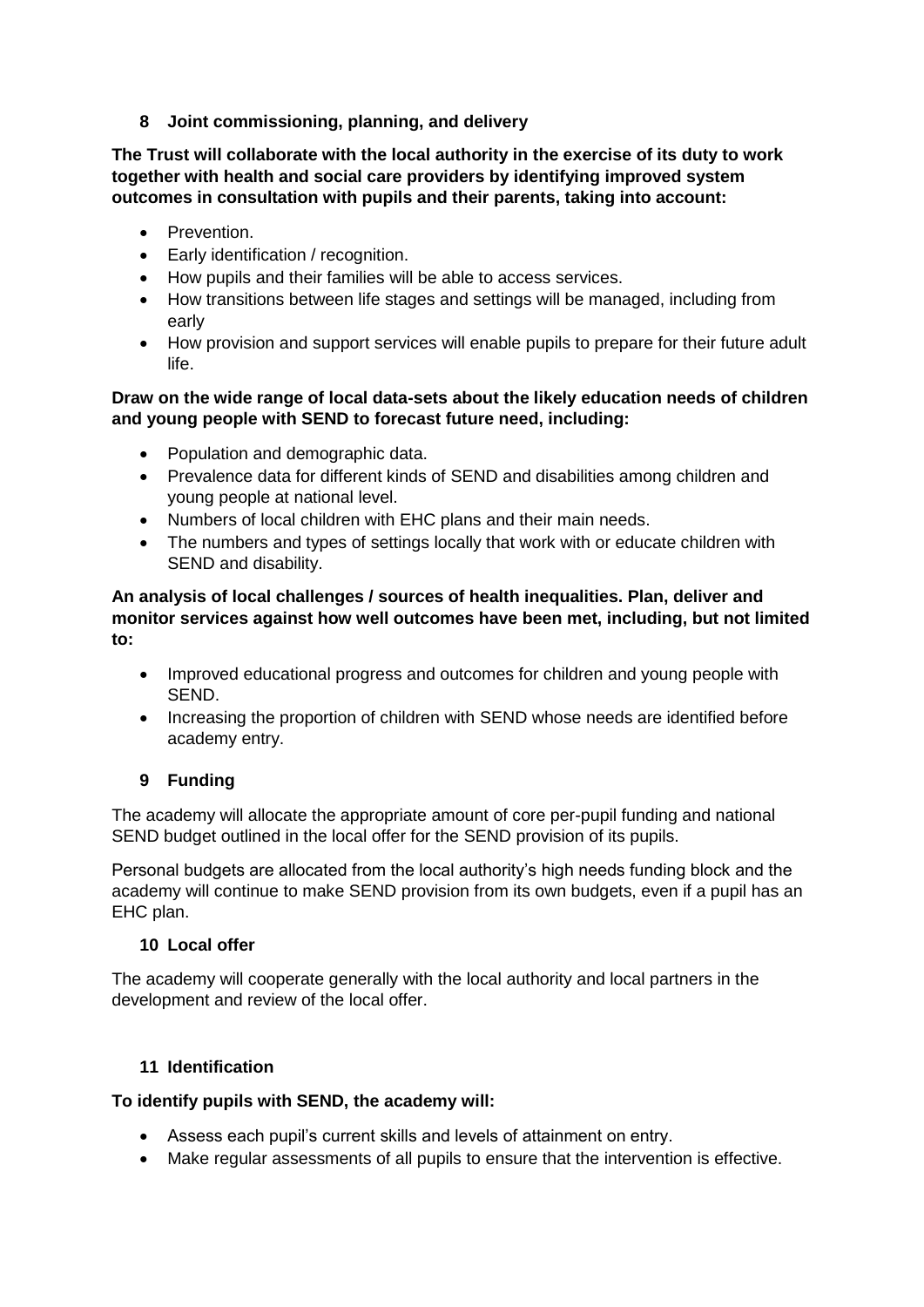- Ensures that the child's progress is similar to that of their peers starting from the same baseline.
- Matches or betters the child's previous rate of progress. Closes the attainment gap between the child and their peers.
- Prevents the attainment gap growing wider.

At this point a pupil will be monitored (see 12) and may access the Graduated Approach (see 13)

#### **12 Monitoring**

At this point the school will provide extra support (interventions) to pupils falling behind or making inadequate progress given their age and starting point.

#### **The interventions can be implemented through monitoring where a pupil:**

- Makes little or no progress when teaching approaches are targeted specifically at a child's identified areas of weakness.
- Shows signs of difficulty in developing literacy or mathematical skills which result in poor attainment in some curriculum areas.
- Presents persistent emotional or behavioural difficulties which are not ameliorated by the positive behaviour management techniques employed by the academy.
- Has Sensory or physical problems, and continues to make little or no progress despite the provision of specialist equipment.
- Has communication and / or interaction difficulties, and continues to make little or no progress, despite the provision of a differentiated curriculum.
- Through this monitoring process, and interventions that are put in place to enable the child to access the curriculum, a pupil may catch up and no longer need monitoring. If the child continues to need support and is not making progress despite high quality teaching targeted at their area of weakness, or requires provision that is additional or different to others, then they would access the Graduated Approach.

# **13 Graduated approach**

#### **The academy will, once a potential pupil with SEND has been identified, employ the graduated approach to meeting the pupil's needs, including:**

- Establishing a clear assessment of the pupil's needs.
- Planning with the pupil's parents, the interventions and support to be put in place, as well as the expected impact on progress, development and behaviour, along with a clear date for review.
- Implementing the interventions, with support of the SENDCO.
- Reviewing the effectiveness of the interventions and making any necessary revisions.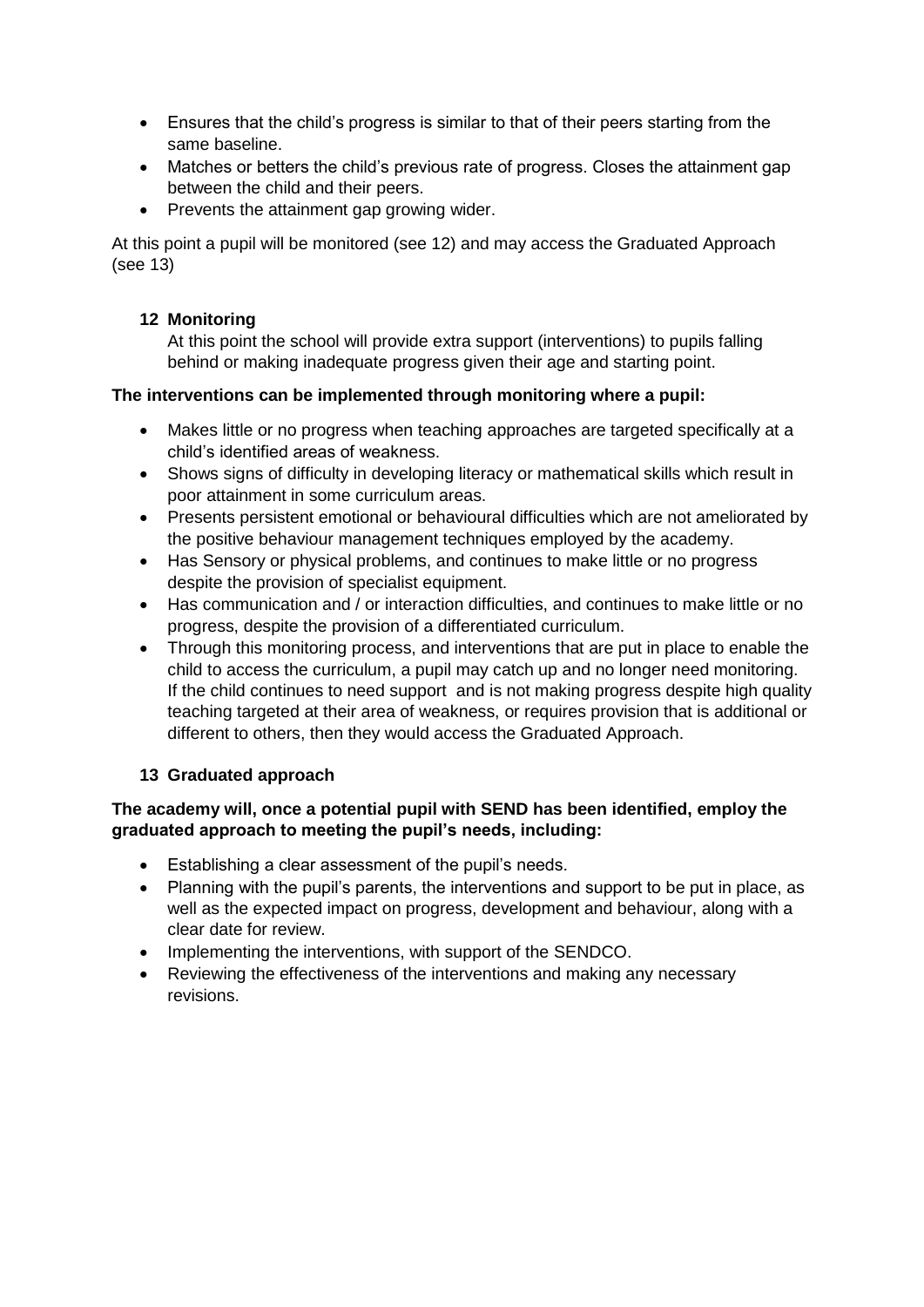# **14 SEND Support**

# **Once a child is placed on SEND Support they enter a system of APDR (Assess, Plan, Do, Review).**



**Parents and teachers work together to develop targets and strategies to help the child. Review meetings are at least termly. If relevant the teacher or SENDCO, in consultation with parents, will talk with the parents about seeking advice from external support services, if a pupil:** 

- Continues to make little or no progress in specific areas over a long period.
- Continues working at National Curriculum levels substantially below that expected of children of a similar age.
- Continues to have difficulty in developing literacy and mathematical skills.
- Has emotional or behavioural difficulties which substantially and regularly interfere with the child's own learning or that of the class group, despite having an individualised behaviour management programme.
- Has sensory or physical needs, and requires specialist equipment or regular advice or visits by a specialist service.
- Has an ongoing communication or interaction difficulty that impedes the development of social relationships and cause substantial barriers to learning.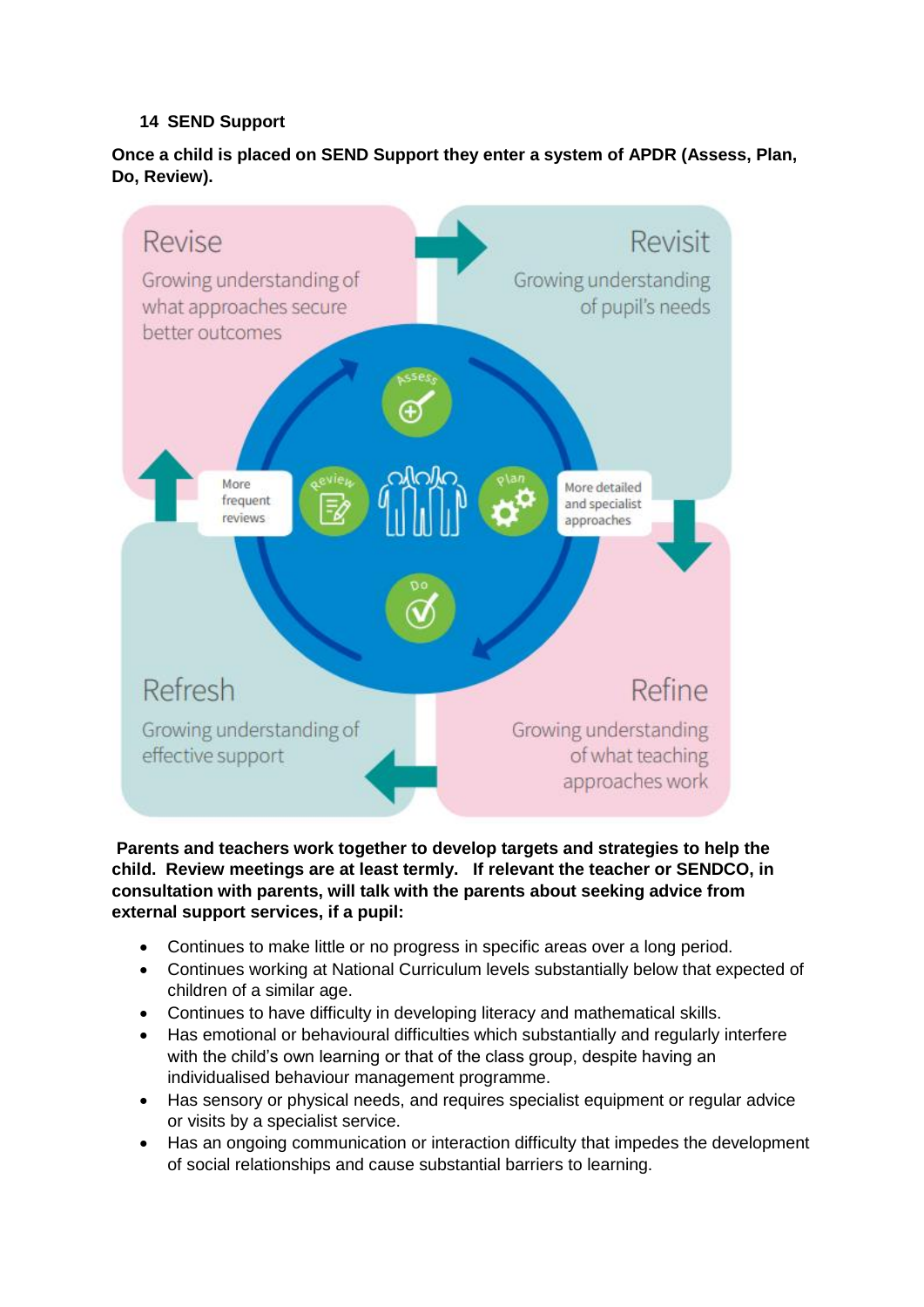#### **15 EHC (Educational Health Care) Assessment**

The academy will, in consultation with the pupil's parents, request an EHC needs assessment where the pupil's needs cannot be met through the resources normally available within the academy. The academy will meet its duty to respond to any request for information relating to a statutory assessment, to the local authority, within 6 weeks of receipt. If the decision is taken not to issue an EHC plan, the academy will consider and implement the recommendations of feedback from the local authority, regarding how the pupil's outcomes can be met through the academy's existing provision. This process takes 20 weeks. More details can be seen here: [https://www.cornwall.gov.uk/media/30188094/cornwalls-education-health](https://www.cornwall.gov.uk/media/30188094/cornwalls-education-health-and-care-ehc-needs-assessment-20-week-process.pdf)[and-care-ehc-needs-assessment-20-week-process.pdf](https://www.cornwall.gov.uk/media/30188094/cornwalls-education-health-and-care-ehc-needs-assessment-20-week-process.pdf)

# **16 Education, Health and Care (EHC) plans**

The academy will meet its duty to respond to the local authority within 15 days, if it is named on a pupil's EHC plan. The academy will admit any child that names the academy in an EHC plan. The academy will ensure that all those teaching or working with a child named in an EHC plan, are aware of the pupil's needs and that arrangements are in place to meet them. The academy will request a re-assessment of an EHC plan at least 6 months following an initial assessment, if a pupil's need significantly change.

# **17 Reviewing an EHC plan**

#### **The academy will:**

- Cooperate to ensure a review meeting takes place at least annually, sooner if required, including convening the meeting on behalf of the local authority if requested.
- Ensure that sufficient arrangements are put in place at the academy to host the annual review meeting.
- Seek advice and information about the pupil prior to the annual review meeting from all parties invited.
- Send any advice and information gathered to all those invited at least two weeks prior to the annual review meeting.
- Cooperate with the local authority during annual reviews.
- Prepare and send a report of the meeting to everyone invited within 2 weeks of the meeting.
- Ensure that a review of a pupil's EHC plan is undertaken at least 7 months before transfer to another phase of education.
- Targets from the EHCP will be used to inform the termly APDR (Assess, Plan, Do, Review) process.

#### **18 SEND and Disability Tribunal**

The academy will meet any request to attend a SEND Tribunal and explain any departure from its duties and obligations under the SEND Code of Practice.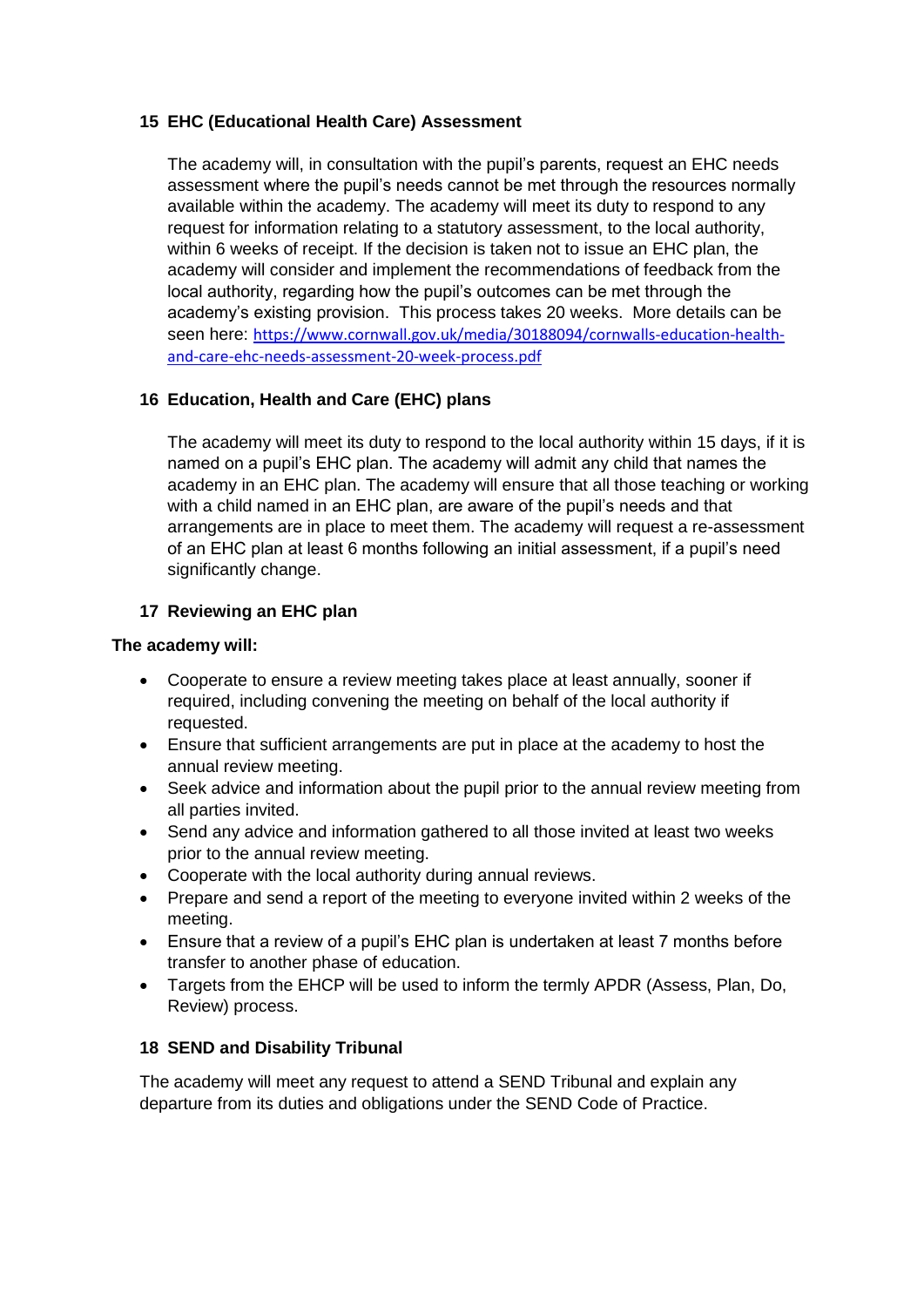#### **19 Data and record keeping**

The academy will include details of SEND, outcomes, teaching strategies and the involvement of specialists, as part of its standard system to monitor the progress, behaviour and development of all pupils.

#### **20 Confidentiality**

#### **The academy will not disclose any EHC plan without the consent of the pupil's parents, with the exception of disclosure:**

- To the SEND and Disability Tribunal when parents appeal.
- The Secretary of State if a complaint is made under the Education Act 1996.
- On the order of any court for the purpose of any criminal proceedings.
- For the purposes of investigations of maladministration under the Local Government Act 1974.
- To enable any authority to perform duties arising from the Disabled Persons (Services, Consultation and Representation) Act 1986 or from the Children Act relating to safeguarding and promoting the welfare of children.
- To Ofsted inspection teams as part of their inspections of schools and local authorities.
- To any person in connection with the pupil's application for disabled students allowance in advance of taking up a place in higher education. To the head teacher (or equivalent position) of the institution at which the pupil is intending to start higher education.

# **21 At St Erth School:**

- We aim to offer excellence and choice to all our children, whatever their ability or needs. We have high expectations of all our children. We aim to achieve this through the removal of barriers to learning and participation. We want all our children to feel that they are a valued part of our school community. Through appropriate curricular provision, we respect the fact that children:
	- have different educational and behavioural needs and aspirations;
	- require different strategies for learning;
	- acquire, assimilate and communicate information at different rates:
	- need a range of different teaching approaches and experiences.

Please see the St Erth Information Report for explanation of how we:

- plan for children's full participation in learning, and in physical and practical activities.
- work collaboratively with pupils and parents/carers to achieve the best for all pupils.
- help pupils to develop healthy, robust relationships and friendships with peers and adults they meet.
- help children to manage their behaviour and to take part in learning effectively and safely developing their independence.
- help individuals to manage their emotions, particularly trauma or stress, and to take part in learning.
- help students when they are facing transition in their lives.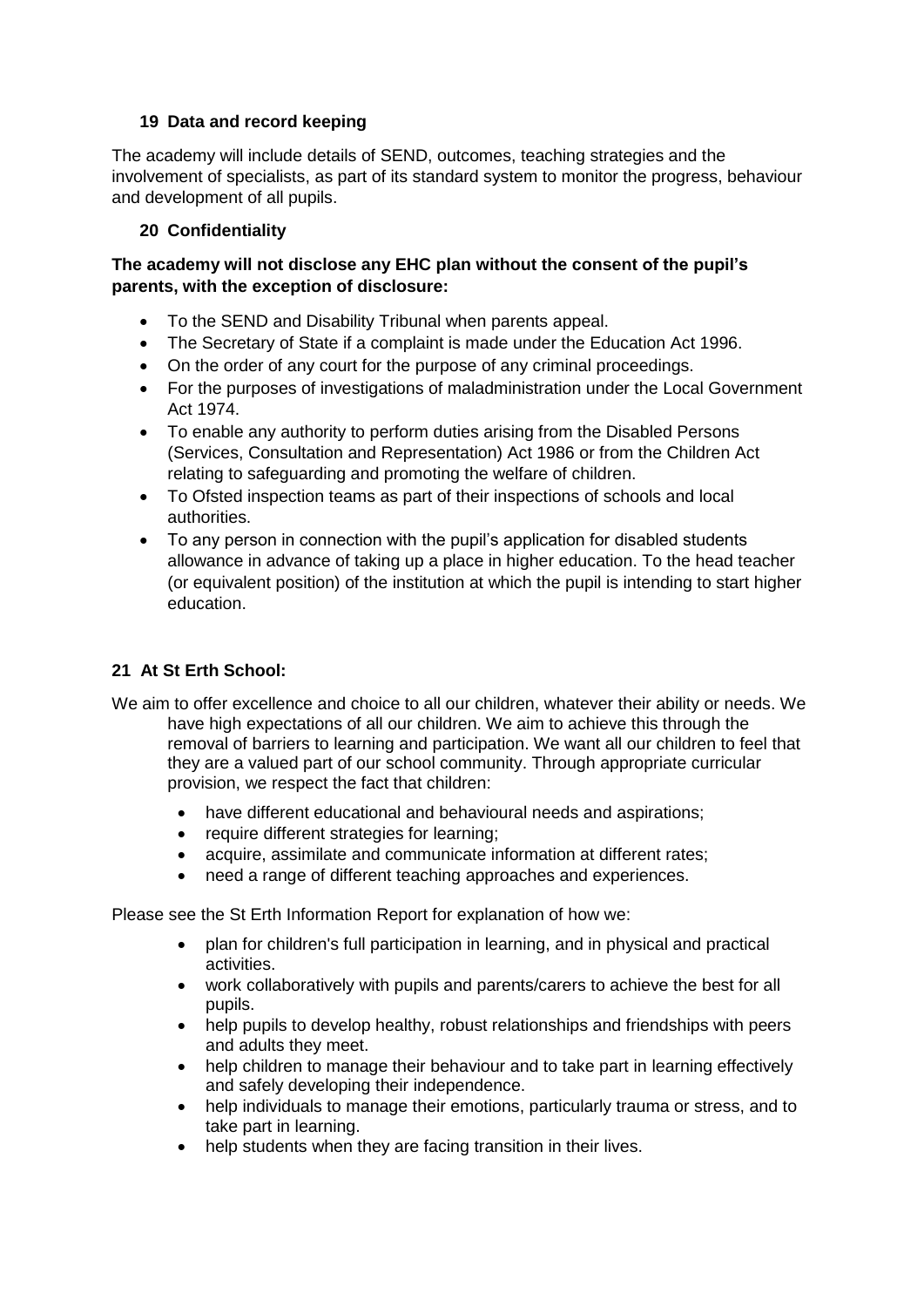When a child is assessed to have a special Educational Need school responds with a graduated response (see 12-15 above).

#### **At St Erth School, the SENDCO, Mrs Karen Golder**

- manages the day-to-day operation of the policy;
- co-ordinates the provision for and manages the responses to children's special needs;
- supports and advises colleagues;
- oversees the records of all children with special educational needs;
- acts as the link with parents and carers;
- acts as the link with external agencies and other support agencies:
- monitors and evaluates the special educational needs provision, and reports to the governing body;
- manages a range of resources, both human and material, to enable appropriate provision to be made for children with special educational needs;
- contributes to the professional development of all staff.

#### **Allocation of Resources**

- The Sendco is responsible for the operational management of the specified and agreed resourcing for special needs provision within the school, including the provision for children with EHCPs.
- The Headteacher informs the governing body of how the funding allocated to support special educational needs has been employed.
- The Headteacher and the Sendco meet to agree on how to use funds directly related to EHC Plans.

#### **The role of the governing body**

The governing body has due regard to the Code of Practice when carrying out its duties toward all pupils with special educational needs.

The governing body does its best to secure the necessary provision for any pupil identified as having special educational needs. The governors ensure that all teachers are aware of the importance of providing for these children. They consult the LA and other schools, when appropriate, and report annually to parents and carers on the success of the school's policy for children with special educational needs. The governing body ensures that parents or carers are notified of any decision by the school that SEN provision is to be made for their child.

The governing body has identified a governor **(Sandra Page)** to have specific oversight of the school's provision for pupils with special educational needs. The 'responsible people in this school are the headteacher and Sendco . The headteacher and sendco ensure that all those who teach a pupil with an Educational, Health Care Plan (EHCP) are aware of the nature of the statement.

The SEN Governor ensures that all governors are aware of the school's SEN provision, including the deployment of funding, equipment and personnel as discussed with the Headteacher and Sendco.